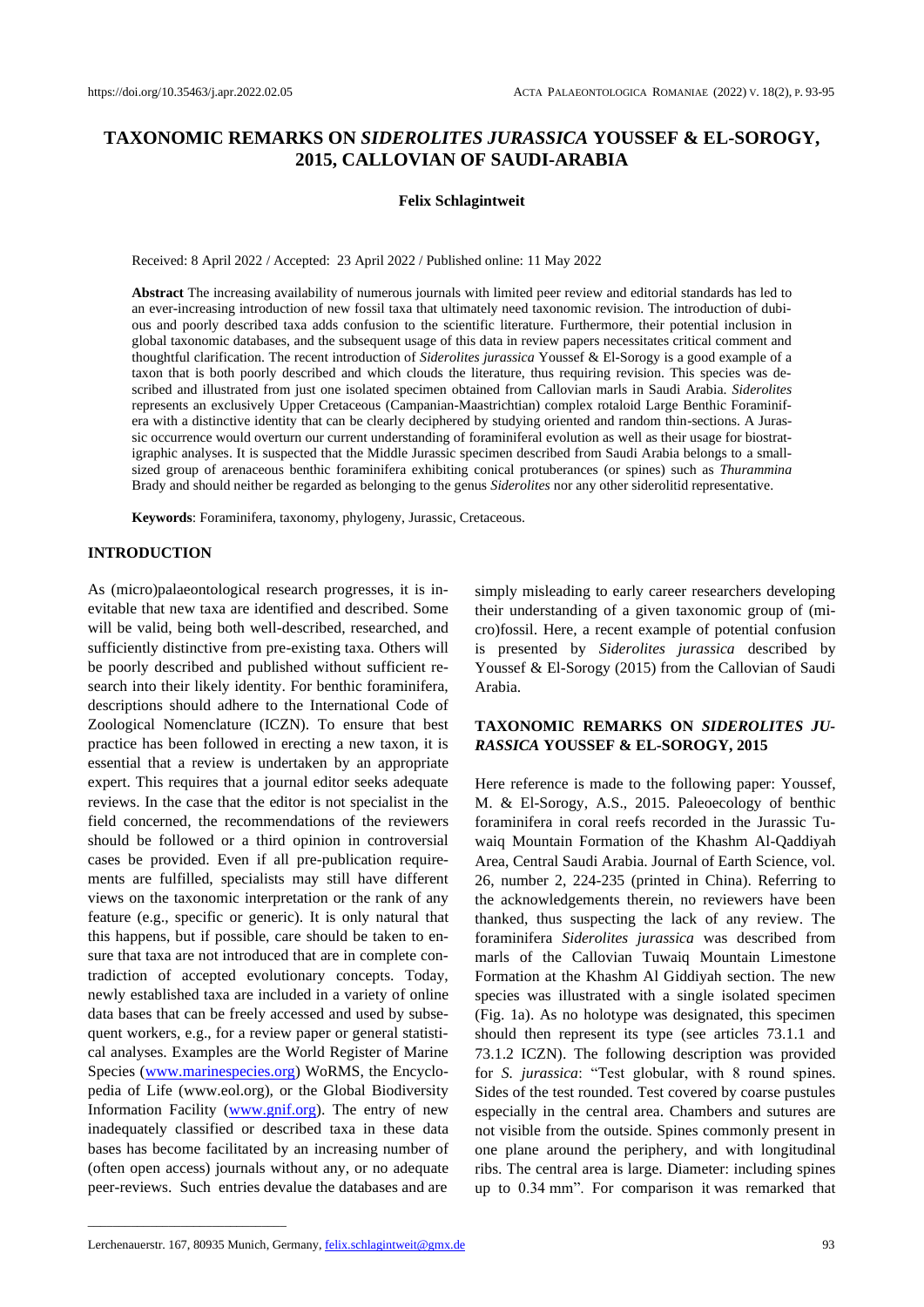

**Fig. 1 a**, *Siderolites jurassica*, Callovian of Saudi-Arabia **(**from Youssef & El-Soroggy (2015, Fig. 4). **b-c**, Variety of *Thurammina papillata* Brady, Middle Jurassic of Germany (from Häusler, 1883, pl. 8, figs. 25, and 4). These illustrations are for comparative purposes only and do not necessarily imply a taxonomic identity. **d**, Siderolitid *Canalispina iapygia* Robles-Salcedo et al. showing eight spines, late Maastrichtian Tarbur Formation of Iran (note the different scales).

94 "this species is more or less rounded than *Siderolites laevigatus* (d'Orbigny) and *Siderolites calcitrapoides* Lamarck". *Siderolites* Lamarck, 1801 represents an exclusively Upper Cretaceous (late Campanian-Maastrichtian) complex Large Benthic Foraminifera with taxonomic features in the internal shell best observable in thin-sections (Wannier, 1983; Robles-Salcedo, 2014: fig. 8.1; Robles-Salcedo et al., 2018). According to Robles Salcedo et al. (2018), siderolitids inhabited shallow waters of tropical to subtropical platforms with moderate-tohigh water energy conditions. Siderolitids are a group of bilamellar perforate foraminifera within the superfamily Rotaloidea Ehrenberg, 1839 whose oldest representatives are Coniacian (Loeblich and Tappan, 1987: p. 652). Therefore, the occurrence of *Siderolites* in the Jurassic would overturn any stratigraphic distribution scheme of larger benthic foraminifera established so far. As internal features (e.g., wall structure) are not accessible in the isolated specimen of "*Siderolites jurassica*" presented by Youssef & El-Sorogy (2015) we can only remark that the maximum observed diameter including the spines of up to 0.34 mm, a measurement much too small for any siderolitid: type-species *S. calcitrapoides* Lamarck, 1801 = 2.11 mm to 3.0 mm, *Siderolites praecalcitrapoides* Neumann, 1986 = 0.94 mm to 1.4 mm, and *S. denticulatus* Douvillé,  $1907 = 1.9$  mm to 3.4 mm (Robles-Salcedo, 2014). It is herein suspected that the Middle Jurassic specimen might belong to small-sized arenaceous benthic foraminifera exhibiting conical protuberances (or spines) such as *Thurammina* Brady, 1879 (Fig. 1b-c) and should not be regarded as belonging to the genus *Siderolites*.

Representatives of *Thurammina* instead have a wellestablished record through the Middle-Upper Jurassic (Häusler, 1883; Riegraf, 1988; Reolíd et al., 2008; Nagy et al., 2009), although generally from deeper water settings. They may be associated with Jurassic sponge reefs (see Guilbault et al., 2006) or partly living in the sediment surface (Nagy, 1992). For Recent representatives, Brady (1879, p. 46) indicated test diameters of 0.25 mm to 0.5 mm, which is curiously exactly within the range of test diameter of "*Siderolites jurassica*". Another difference refers to the protuberances of the Middle Jurassic "*Siderolites jurassica*" and the spines of late Cretaceous (Maastrichtian) *Siderolites.* The short conical protuberances of *Thurammina* arise from the surface as external ornamentation and are irregularly distributed (Fig. 1a-c) whereas in *Siderolites* they are much longer, arising near the embryo and are located at the equatorial (or coiling) plane (e.g., Robles-Salcedo, 2014) (Fig. 1d). Finally, it is also worth mentioning that also other determinations provided by Youssef & El-Sorogy (2015) are highly likely to be incorrect, such as the occurrence of *Pfenderina neocomiensis* (Pfender) in Callovian strata.

# **CONCLUSIONS**

The discovery of a new species of *Siderolites* from the Jurassic of Saudi Arabia (Youssef & El-Sorogy, 2015) is thought to be mistaken on the basis of incompatible (limited) description since it strongly challenges well established concepts of foraminiferal evolution. More research is needed, but it may well be a species of agglutinated